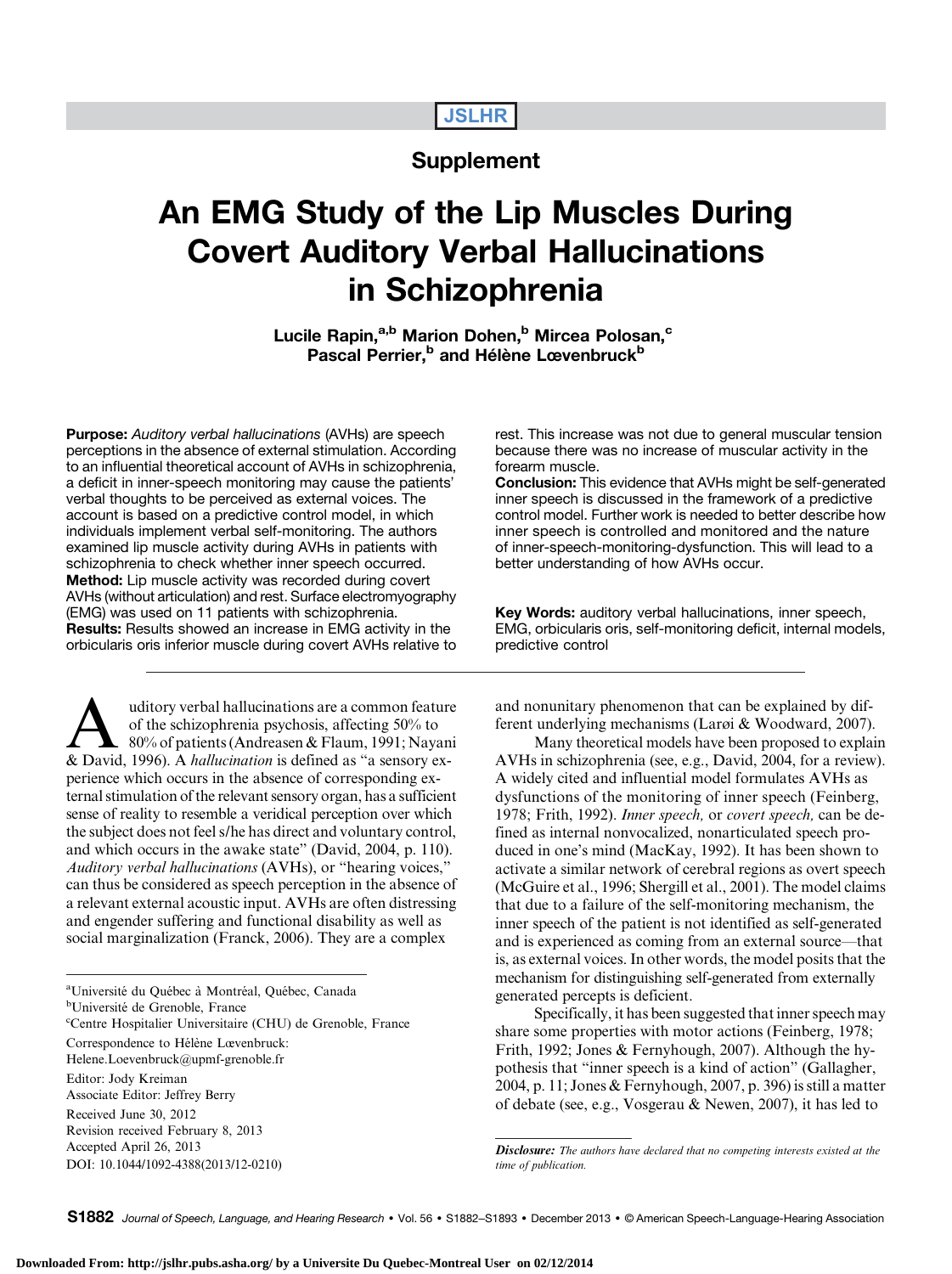interesting theoretical modeling, via the motor control framework (Frith, 1996) and typically via the "predictive model" (also called the "comparator model"). In this framework, it is suggested that the brain uses forward modeling to predict the consequences of action (Wolpert, 1997; Wolpert, Ghahramani, & Jordan, 1995). When motor commands are sent to the motor system to achieve a particular intended end-state, an efference copy is issued in parallel. This efference copy is used to calculate a prediction of the sensory state of the motor plan.

As illustrated in Figure 1, the predictive model includes two internal models (Kawato, Furukawa, & Suzuki, 1987; Wolpert, 1997; Wolpert et al., 1995): (a) an inverse model, which computes motor commands based on the intended action and (b) a forward model, which predicts the sensory consequences from a copy of the motor commands. The inverse model transforms the intention of action into motor commands, which are sent to the motor system and generate movement. A copy of the motor commands is simultaneously sent to the forward model, which generates a prediction of the sensorimotor consequences of the motor commands.

The predictive model has many advantages. First, with a predictive system, errors can be detected before sensory

feedback reaches the central nervous system. The propagation of the sensory feedback to the central nervous system is not instantaneous due to axon transmission times and synaptic delays. The predictive system can overcome this problem. The forward model predicts the consequences of implementing motor commands in terms of kinematics and sensations. If healthy adults can predict where and when the tongue is going to be after the motor command has been issued, then they can check whether the correct command has been selected before actually making the movement. This internal feedback is available much more rapidly than the actual feedback signals resulting from the movement. Motor commands can therefore be adjusted online to reach the intended goal (integrating the error in the comparison between predicted state and intended state; see Figure 1) without having to rely on delayed sensory feedback, which makes for smooth motor actions (Kelso, 1982; Miall & Wolpert, 1996).

Second, the predictive system provides information about the source of sensations, or agency. It is suggested that if the actual sensory feedback matches the predicted state, then selfauthorship is experienced. Frith (1996) claims that a defective predictive system could explain why a self-initiated action may

Figure 1. The predictive model: A forward model predicts the sensory consequences of action (estimated sensory feedback). This feedback can be used to cancel out self-generated sensory events, thus distinguishing them from sensory events with an external cause. Adapted from "Explaining the Symptoms of Schizophrenia: Abnormalities in the Awareness of Action," by C. Frith, S. Blakemore, and D. Wolpert, 2000, Brain Research Reviews, 31, p. 359. Copyright 2000 by Elsevier. Adapted with permission.

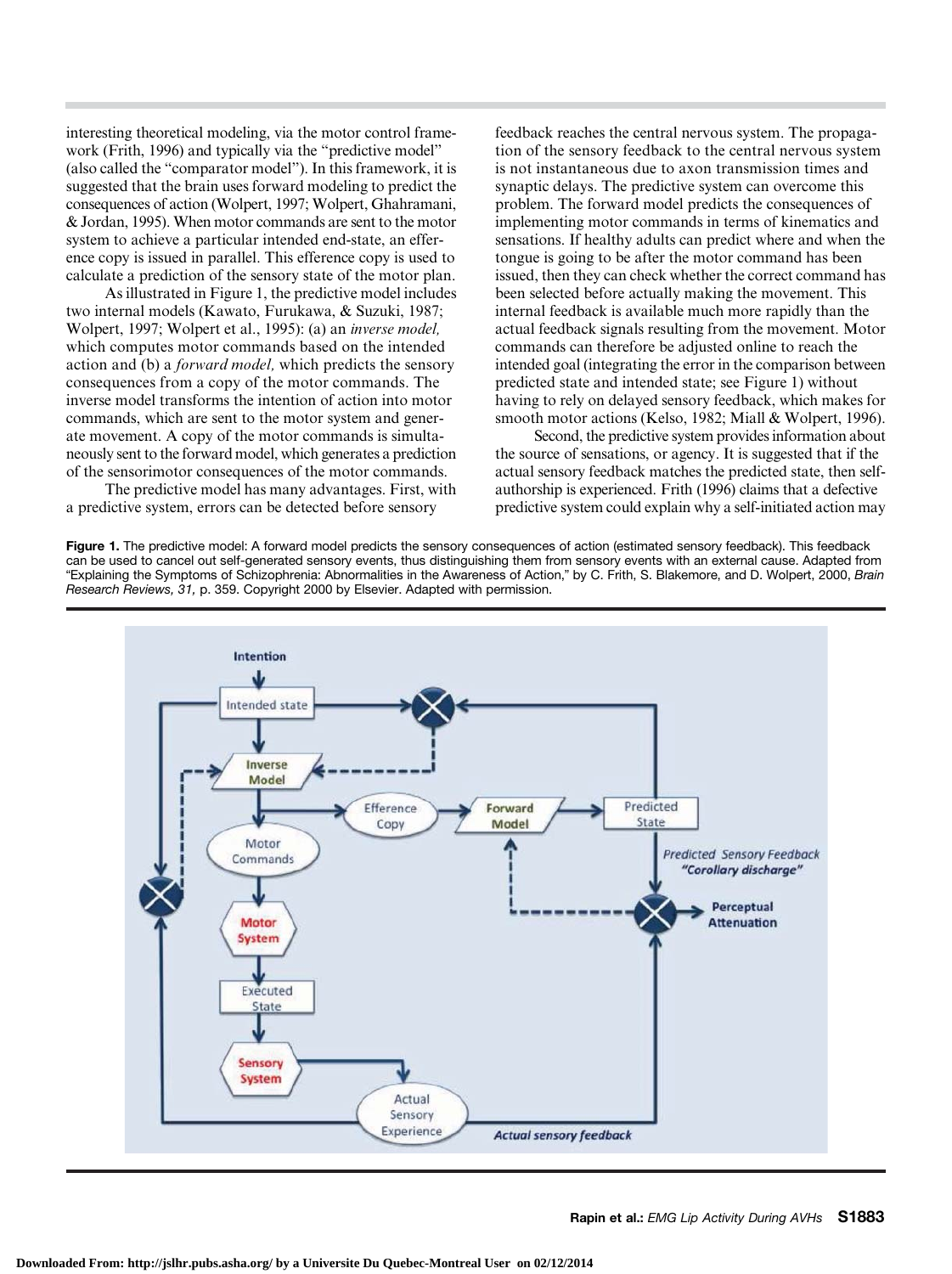be experienced as being controlled by someone else in the "delusion of control" symptom: If the predicted sensory feedback (corollary discharge) does not match the actual sensory feedback, then some external influence must have been at work.

A further advantage of the predictive model is that when actual and predicted states match, the sensory effect of the motor act is modulated, attenuating it perceptually compared with the identical stimulation that is externally produced (Blakemore, 2003; Blakemore, Frith, & Wolpert, 1999; Frith, 2002). This suggests that a modulation/attenuation of sensory cortex activity occurs when an action is self-initiated. In other words, if healthy adults can predict the sensations they are going to feel, then the sensations are not needed and can be attenuated.

Forward and inverse models can be improved or adapted on the basis of the errors resulting from the comparison between the actual sensory experience and the predicted and intended states, respectively (see Figure 1). Although the use of internal models of sensory expectations in motor control is a fruitful hypothesis in motor control research specifically, in speech monitoring (Guenther, Ghosh & Tourville, 2006; Houde & Nagarajan, 2011; see also Postma, 2000)—some researchers have provided data that question the fact that internal models can be adapted or generalized. Tremblay, Houle, and Ostry (2008), for example, show no generalization of adaptation to altered jaw dynamics during word production, contrary to the predictions of control based on internal model improvement or generalization.

Predictive control modeling of movement (including speech) has been suggested to also apply to inner speech or conscious thought (Feinberg, 1978; Frith, 1996). Implication of a corollary discharge mechanism in inner-speech control is supported by several neuroimaging studies demonstrating a frontal modulation of the temporal regions during innerspeech production (Ford & Mathalon, 2004; Paus, Perry, Zatorre, Worsley, & Evans, 1996, for silent speech without vocalization but with articulation; Shergill et al., 2002). In addition, the involvement of a motor control system during inner-speech production is also supported by empirical research suggesting that motor commands are emitted. Subtle muscle activity has been detected in the speech musculature using electromyography (EMG) during verbal mental imagery, silent reading, and silent recitation (Jacobson, 1931; Livesay, Liebke, Samaras, & Stanley, 1996; McGuigan & Dollins, 1989). This suggests that motor commands are generated during inner-speech production in healthy participants.

AVHs in schizophrenia can be explained in the framework of predictive control of inner speech, as proposed by Seal, Aleman, and McGuire (2004) as well as by Jones and Fernyhough (2007; see Feinberg, 1978, for an earlier similar account). These authors suggest that during AVHs, because of a distortion or absence of a predicted state, the actual sensory consequences of the inner speech are not attenuated. Either because of attributional biases (Seal et al., 2004) or because the emotion of self-authorship is not felt (Jones & Fernyhough, 2007), inner speech is then experienced as othergenerated. Therefore, a dysfunction in the predictive model would result in the experience of an AVH.

Neuroimaging studies of patients with schizophrenia have provided evidence for the suggestion that the corollary discharge from the frontal speech areas fails to inform the temporal lobes that the auditory input is self-generated. A disrupted fronto-temporal pattern of cerebral activation has been shown in patients with schizophrenia relative to healthy participants (Ford & Mathalon, 2005; Lawrie et al., 2002; McGuire et al., 1995; Rapin et al., 2012).

Within this framework—that is, if AVHs are the result of inner speech not being identified as self-produced due to a predictive control deficiency—then AVHs should be associated with inner-speech production. Therefore, the presence of speech-related motor commands during AVHs would confirm that AVHs are self-generated inner-speech production. If they exist, these motor commands could result in very small and visually undetectable activity of the orofacial speech muscles.

Several studies have tried to examine orofacial muscular activity during AVHs. Gould (1948, 1949) measured the myoelectric activity of the vocal musculature (lower lip and chin) during a resting period in patients with and without AVHs as well as in healthy participants. He concluded that AVHs are associated with activity of the speech musculature. Nevertheless, he did not control for the presence versus absence of AVHs, and he also observed high-amplitude muscular activity in 28% of the control participants, suggesting that the recorded activity might, in fact, have corresponded to a generalized muscular tension and not to AVHs. In one of the patients, subvocal speech (slight whisper) was also present during AVHs, and the content of the audio recording corresponded to the patient's report of the voices' content. Therefore, Gould's findings are in line with the account of AVHs as self-generated soft (or quiet) speech but not exactly inner speech. The activity measured by Gould could, in fact, correspond to a subtype of AVHs, produced with subvocalization. AVHs accompanied by movements of the lips and tongue have been described as a specific form of AVHs (Séglas, 1892), but many hallucinating patients do not subvocalize or articulate. Therefore Gould's finding could be specific to a particular type of hallucination. Few studies tried to replicate Gould's observations. McGuigan (1966) studied one patient who signaled his AVHs by pressing a button at the start of a voice until the end of its occurrence. McGuigan observed a significant increase in chin muscle activity 2 s prior to an AVH report but not 6 s before. Crucially, the increase in chin muscle activity was accompanied by a faint whisper. Inouye and Shimizu (1970) also reported increased invasive EMG activity from the speech musculature of nine hallucinating patients in 47.6% of their hallucinations. Similar to McGuigan's findings, they observed a muscular activity increase prior to the start of an AVH. Nonetheless, the authors did not specify whether AVHs were accompanied by subvocalization. In the same theoretical framework, Bick and Kinsbourne (1987) found that patients report fewer AVHs when they are asked to perform a motor task involving the mouth (vs. control motor tasks).

In parallel with these few findings in which AVHs seemed to be associated with EMG activity, contrary results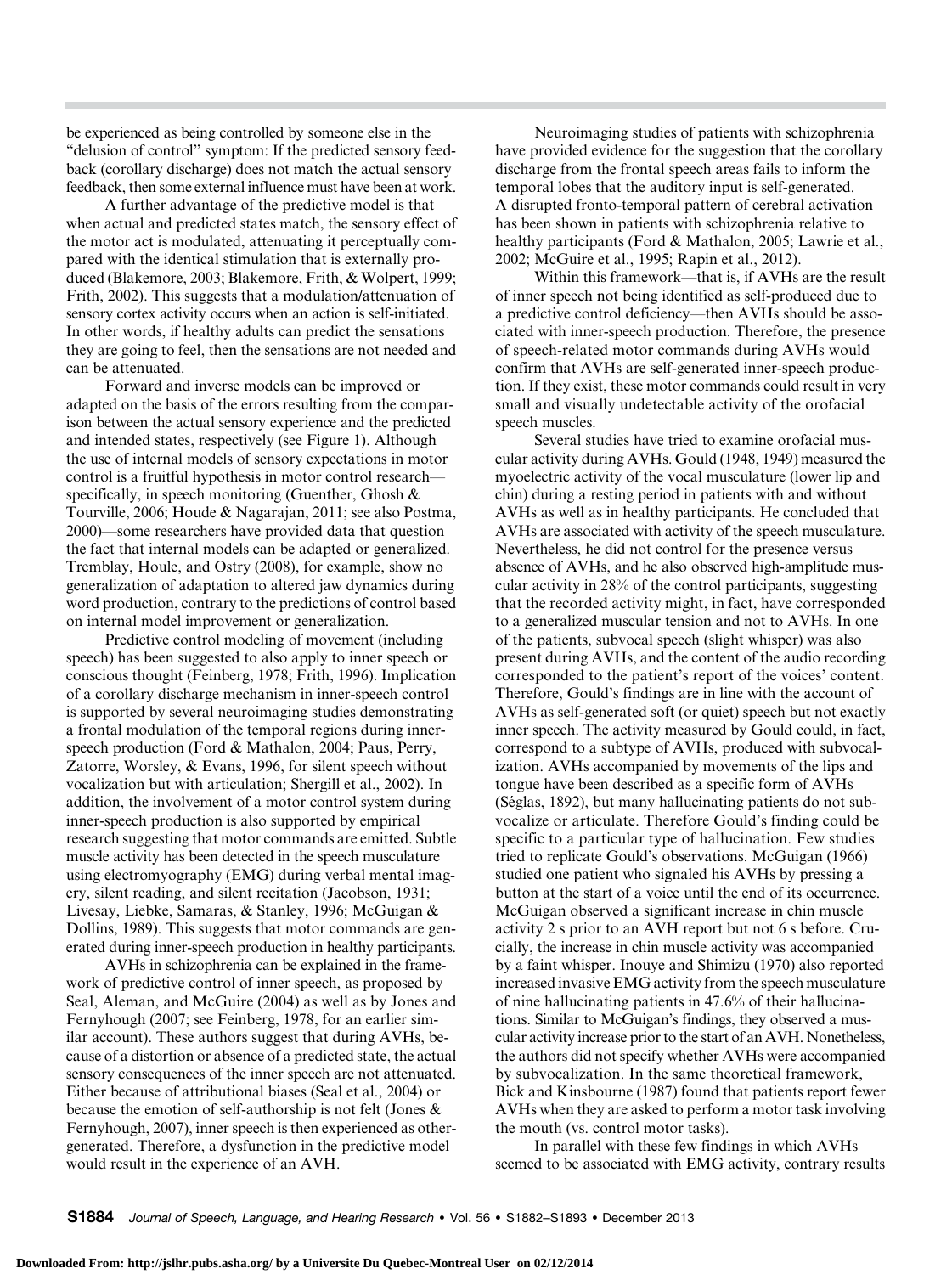were also found. Junginger and Rauscher (1987) recorded vocal and nonvocal invasive EMG activity in 19 hallucinating and 22 nonhallucinating psychiatric patients. The authors found neither a relationship between increases in vocal EMG and reports of hallucinations nor an acoustic subvocal activity. Green and Kinsbourne (1990) did not find EMG activity during AVHs either. These results suggest that when AVHs are not subvocalized, they do not systematically involve speech muscle activity. A review by Stephane, Barton, and Boutros (2001) supports this suggestion.

In sum, some studies have suggested the presence of orofacial muscular activity during AVHs. The findings were not systematically replicated, however, making it impossible to conclude that activity was systematically observed in the speech muscle during AVHs. These studies had important methodological limitations (limited number of participants, lack of clear correlation between EMG measurements and AVH reports, imprecision in the time windows taken into account for analysis). Moreover, most of the studies concluding on the presence of muscular activity associated with AVHs either also clearly showed the existence of a subvocal activity or did not specify whether the muscular activity was accompanied by subvocalization. This suggests that these positive results could be valid only for a specific type of hallucination. Therefore, it is crucial to reproduce muscular recordings in patients with schizophrenia who are suffering from nonsubvocalized AVHs in order to check that the inner-speechmonitoring-dysfunction account is suited for all types of AVHs.

The question of whether "inner" AVHs result in myoelectrical activity still holds because the EMG studies of AVH provide conflicting results. The aim of this study was thus to examine lip muscle activity during the occurrence of AVHs in patients with schizophrenia, without co-occurrent subvocalization, using a replicable protocol. We predicted that if the inner-speech-monitoring-dysfunction account is correct, then lip muscle activity should be higher during AVHs than during a resting state without AVHs.

Because of the exploratory nature of this study, no average measurements were known beforehand, making it impossible to predict magnitude effects and to design for a power analysis. An emphasis was put on designing an efficient and suitable protocol for the patients. We were interested in collecting data from patients to obtain objective measurements on speech muscular activation during AVHs as well as to derive an order of magnitude usable in further studies.

#### Method

#### **Participants**

Fourteen patients with schizophrenia ( $M_{\text{age}} = 37.8$ ,  $SD = 12.1$ ) participated in this study. Three participants were excluded because the symptom of AVH was not confirmed. The group of 11 patients who were analyzed ( $M_{\text{age}} = 37.17$ ,  $SD = 12.5$ ) included five women and six men. Eight patients were right-handed, two were left-handed, and one was ambidextrous (Oldfield, 1971). All patients were native speakers of French. Under the Diagnostic and Statistical Manual of Mental Disorders (4th ed., text rev.; DSM-IV-TR; American

Psychiatric Association, 2000) criteria, 10 patients were diagnosed with paranoid schizophrenia and one was diagnosed with undifferentiated schizophrenia. All patients were receiving antipsychotic medication and were experiencing frequent hallucinations at the time of the study (as assessed by an AVH questionnaire). Patients presenting language and/or auditory deficits were excluded from the study. Patients were recruited at the Centre Hospitalier Universitaire (CHU) of Grenoble, France, and they gave written consent to participate in the study, which was approved by the university and hospital ethics committee for clinical research.

#### Preliminary Study

To measure possible muscular activity associated with the beginning of an AVH, it was necessary to know when the phenomenon happened by asking the patient to signal its occurrence. Obviously, the patient cannot report her/his AVHs orally because this would result in an artefactual activation of the speech musculature. A number of previous studies (Inouye & Shimizu, 1970; McGuigan, 1966) used a button-pressing method to signal AVHs. The patients pressed a button once they heard a voice and kept it pressed until the voice ended. This method was used in our experiment. In order to take into account the possible delay between experiencing an AVH and reporting it, we found it necessary to estimate the buttonpressing reaction time to hearing speech. In order to do so, six patients with schizophrenia ( $M_{\text{age}} = 36.00$ ,  $SD = 13.9$ ) from our sample additionally underwent a behavioral experiment examining this reaction time. A speech sequence consisting of a combination of six isolated words and six full sentences, separated by silences of random durations, was played through loudspeakers. Patients were instructed to press the button when they heard an utterance and to keep it pressed until the end of the utterance. Results showed a reaction time to hearing speech of 501 ms ( $SD = 385$  ms). This finding was taken into account in the data processing to label the beginning of a hallucinatory period (see Data Processing section).

#### Setup for Recordings

Data were recorded with a Biopac MP150 surface EMG system, using the Acqknowledge software (www.cerom.fr). Bipolar surface electromyography (sEMG) recordings were obtained from two orofacial speech muscles: orbicularis oris superior (OOS) and orbicularis oris inferior (OOI). The orbicularis muscles were chosen because they showed the most activation in the EMG studies presented in the introduction. Figure 2 shows the electrodes placed on the two lip muscles. A muscle in the forearm (brachioradialis [BR]) served as a control to ensure that the measured orofacial muscular activations were associated with speech and not with a generalized muscle contraction. The forehead muscles were not used because of their role in emotion-related face motions, which are common in patients experiencing AVHs.

The experiment was video-monitored using a Canon video camera to track visible facial movements. A microphone was placed 15 cm away from the patient's lips to record the patient's speech during the overt reading conditions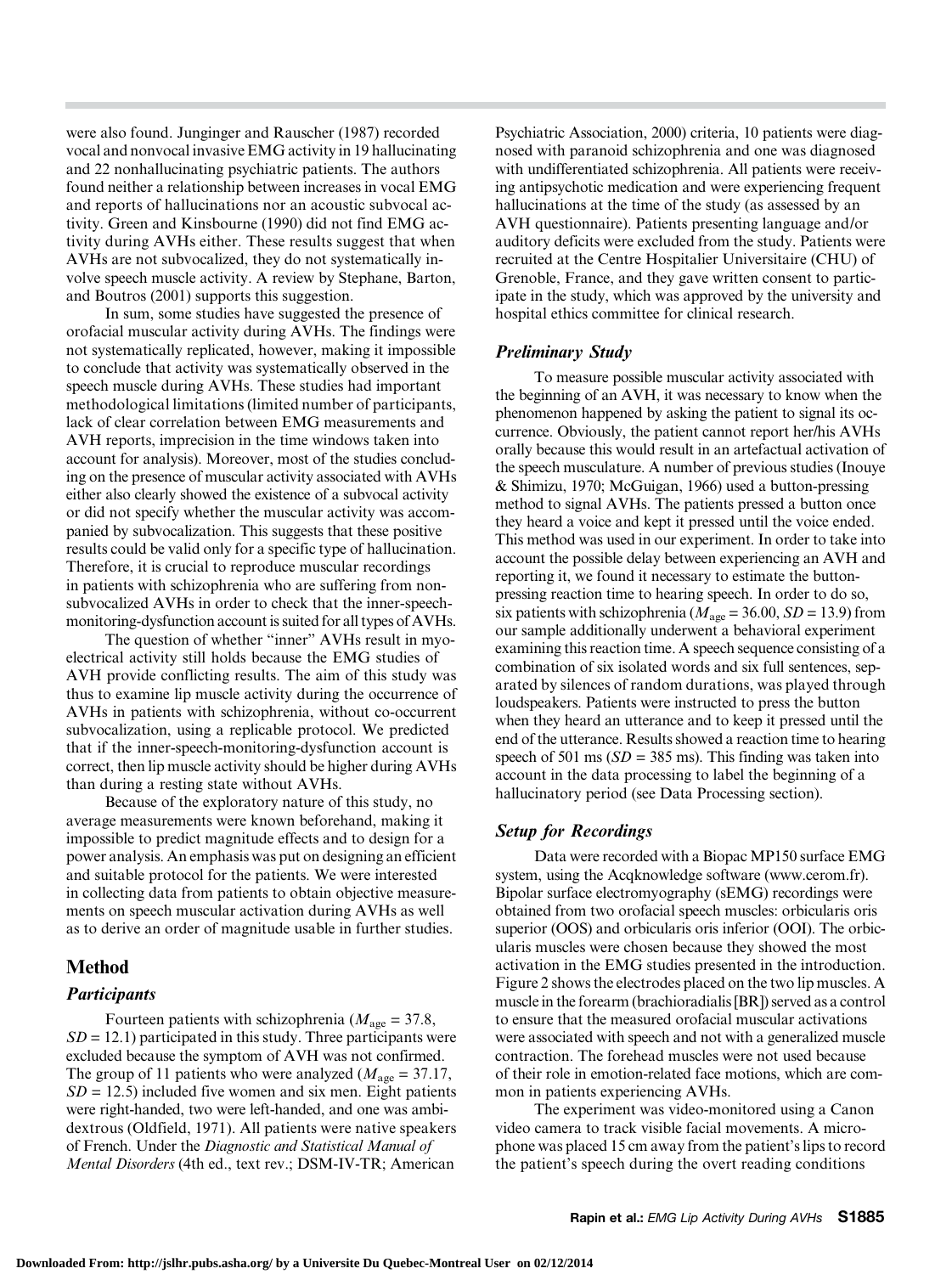Figure 2. Surface electromyography electrodes placed on the lip muscles examined.



and to monitor any faint speech production during AVHs. sEMG and audio data were all recorded through the Biopac acquisition system and thus were synchronized. The recorded signals were the muscular activities (sEMG electrodes), the audio signal, the button-pressing signal, and the E-Prime stimuli presentation signal, when used (see text that follows below). These signals were recorded at the following sample frequencies: muscles, 3125 Hz; audio, 25000 Hz; button, 3125 Hz; E-Prime, 3125 Hz. The experiment took place at CHU.

## Procedure

A training session was first executed, and then two conditions (control and test) were run. In the training condition, patients were asked to read aloud isolated words and sentences at a comfortable rate. This condition lasted approximately 5 min and was used to familiarize the patient with the setup and to check that the electrodes were well positioned on the orbicularis oris (OO) muscles. In the resting condition, patients were asked to remain silent and not to move for 10 s. This condition was used to obtain a baseline measurement of muscle activity.

In the hallucinatory condition, patients were asked to remain silent, not move, and not prevent voices from arising. They were instructed to signal when they heard a voice by pressing a button until the end of the utterance.<sup>1</sup> They were told to not interact verbally with the voice in order to limit the occurrence of subvocal speech associated with their own

response to the voice. This condition lasted approximately 15 min, depending on the patient's responsiveness and degree of anxiety. Our expectation was to find higher sEMG activations in the hallucinating state than in the resting state (in which quasi-constant baseline activation was expected).

The patients underwent a pre-experiment questionnaire on the frequency, latency, nature, and content of their everyday AVHs and a postexperiment questionnaire inspired by the Hoffman AVH rating scale (Hoffman et al., 2003) on AVHs experienced during the hallucinatory condition. The experiment thus unfolded as follows: pre-experiment questionnaire, resting condition, training condition, resting condition, hallucinatory condition, resting condition, postexperiment questionnaire.

#### Data Processing

With regard to the hallucinatory periods, audio, video, and EMG signals were used to eliminate any AVHs with subvocalizations. More specifically, AVHs in which sound or visible muscular activity were detected (in the audio, video, or EMG signals) were excluded from the analysis. If the audio recording showed any lip or mouth noise, if the video signal showed any lip or mouth movement, or if the EMG signal contained a visually obvious burst of activity corresponding to lip contraction, that part of the signal was excluded. This represented less than 5% of the data. Therefore, the AVH data that were analyzed consisted of nonsubvocalized occurrences only.

Data were exported from the Acqknowledge software to a MATLAB format (Version 9.0; www.mathworks.fr). EMG data were preprocessed as follows. A 50-Hz frequency comb filter was applied to eliminate power noise. A 10 Hz– 300 Hz band-pass filter was then applied in order to focus on the orofacial sEMG frequency band (DeLuca, 2002). The filtered EMG signal was then centered by subtracting its mean.

The analysis of the muscle activity was performed on specific time windows focused on the tasks. In the hallucination condition, a window starting 500 ms before each button press was chosen to take the reaction time into account (see above). We had originally planned to set the end of the analysis window at the time of button release—that is, at the end of the hallucination as signaled by the patient. However after examining several patients, we were not sure of their ability to rapidly signal the end of a hallucination. If, for example, the hallucination began with several sentences, then the patient would wait after the last hallucinatory sentence to make sure another one was not coming. This would make it seem that the hallucinatory period was longer than it really was and could possibly lead to the presence of potential interferences such as swallowing (visible muscle activity) or self-intended verbal thinking (nonvisible muscle activity). Moreover, it appeared that, for some patients, AVHs were so frequent that the patients kept the button pressed at all times even if there were some short breaks between AVHs. We therefore restricted the analysis to the beginning of the AVHs to ensure that the analysis window contained only hallucinatory events. A time window of –500 ms to 1,500 ms around the button press thus corresponded to an interval in

S1886 Journal of Speech, Language, and Hearing Research • Vol. 56 • S1882–S1893 • December 2013

<sup>&</sup>lt;sup>1</sup>In a first version, patients were asked to press a button as soon as they heard a voice and to press it again at the end of the hallucinatory fragment (sentence, word, or discourse).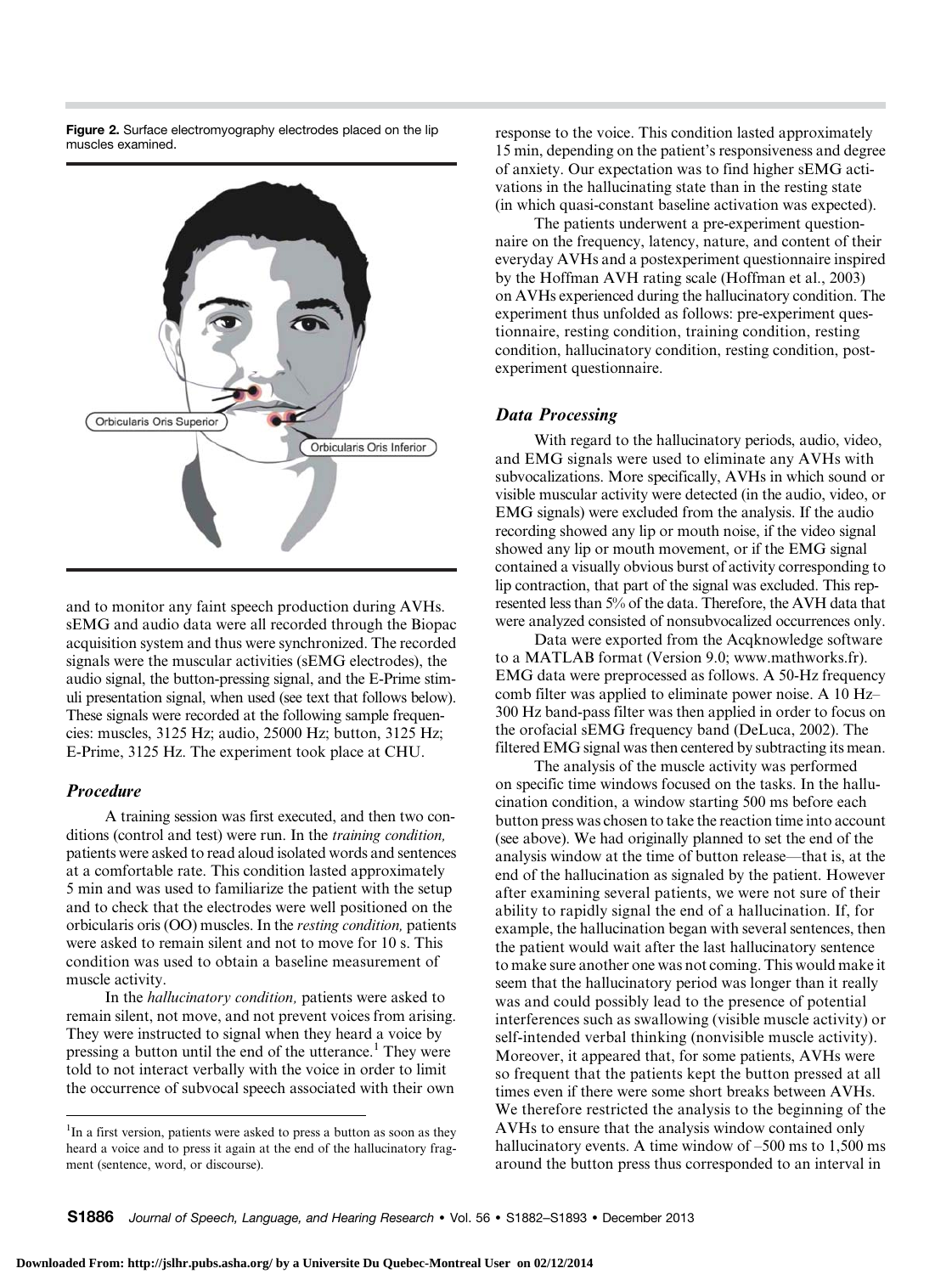which AVH had most certainly occurred. Some patients nevertheless experienced AVHs lasting less than 2,000 ms, and when this was the case, the actual time of button release was used for the end of the time window. This analysis strategy leads to parts of the AVH data not being used because the long AVHs were not fully taken into account (only their beginnings).

For the baseline, it was ultimately impossible to use the signals from the resting condition because, upon asking the patients whether they had experienced AVHs during these periods, most of them answered positively. In order to have baseline signals without AVHs, the rest signals were manually detected using parts of the signals recorded during the hallucinatory condition in which there was no button pressing that is, no reported AVHs. In this study, these signals are referred to as "rest condition," even though, in most cases, they were not recorded during the rest period. These rest signals were chunked into 2-s periods to match the AVH time window length. We took the same number of rest and AVH trials. The rest trials were picked in a time window close to an AVH in order to maintain physiological state homogeneity.

Once each trial was isolated for each condition and each participant, the maximum of the absolute value of each preprocessed sEMG signal (one per muscle) was computed in the corresponding time window using a 200-ms sliding window. Maximum activation was chosen because any lip muscle activity observable in the AVHs should be of extremely low amplitude (because no movement of the lips was involved) and because lip muscle activity is not constant, even in overt speech. Therefore, the potential bursts of activation could be masked by noise, if an average activation pattern were calculated over each period. The maximum of the absolute value extracted was then transformed with a natural logarithm. The level of the EMG signal measured can be considered to result not only from muscular activity but also from skin conductivity and other factors that differed for each participant. If these factors (supposedly constant for each participant) are considered to be multiplicative, the logarithmic transformation makes it possible to overcome them in the statistical analysis by making the model additive and therefore insensitive to this constant. It also served to smooth the edges of the distribution and reduced the influence of potential outliers on the statistical results.

A repeated-measures analysis of variance (ANOVA) was then applied to the mean activation measures over all patients, with condition (two levels: AVH, baseline) and muscle (three levels: OOS, OOI, BR) as within-subjects factors. The analysis was carried out with SPSS software (Version 18.0; www.spss.com/fr).

#### **Results**

#### AVH Reports

All participants experienced covert AVHs during the experiment. Overall, the number of "voices" heard was one for just over a third of the patients and more than five for just under a third of the patients. The voice was heard as clearly

equivalent to an external voice by 27% of the patients and was reported as producing an intense sense of reality to the participants. The voices uttered short sentences in more than half of the cases. The content of some was reported as follows: Arrête, arrête maintenant ("Stop, stop it now"); Tu es stupide ("You are stupid"); Aide-moi ("Help me"); Arrête maintenant, *0*a va agir sur ton cerveau ("Stop it now, this is going to influence your brain"); Accident de voiture ("Car accident"); Ame, âme, pars au large ("Soul, soul, go offshore"). The voice's influence on the patient was moderate, probably due to the experimental setup in which the patients were put. Participants reported that they were able to abstract themselves from the voice's content.

#### EMG Results

First, to check that the electrodes were well positioned and that the electrodes on the lips were associated only with speech, we compared EMG signals measured during the training condition with those measured during the experimental conditions. As expected, we found that lip muscle EMG activations were significantly higher in the (overt speech) training condition than in the other two conditions. In addition, we found that arm muscle activation was not higher in the training condition than in the other two conditions. After this preliminary assessment, the training condition data were not included in the analysis.

Table 1 provides the mean values and SDs of the peak activation for each muscle in each of the conditions of interest (AVH and rest) for each participant. Note that the muscle activations in the rest condition were not null, due in part to physiological noise (Tassinary, Cacioppo, & Vanman, 2007). Figure 3 provides the mean of the peak activation in the AVH and rest conditions across all patients for the OOS, the OOI, and the BR. It can be seen that OOI activation is stronger in the AVH condition than in the rest condition, whereas the BR activation remains constant across conditions.

The  $3 \times 2$  repeated-measures ANOVA revealed a significant effect of condition,  $F(1, 10) = 11.54$ ,  $p < .007$ , as well as a significant interaction between condition and muscle factors,  $F(2, 20) = 4.24$ ,  $p < .029$ . The muscle effect was nonsignificant,  $F(2, 20) = 3.11$ ,  $p = .067$ . On average, across all patients, the activation values were higher for the three muscles in the AVH condition than in the rest condition (see Table 1). However, the statistical interaction between condition and muscle suggests that this difference is not significant for all muscles. Univariate Student t tests were therefore performed to examine the effect of condition on each muscle separately.

OOS. The Student t test showed no significant difference of activation between AVH and rest for the OOS,  $t(10)$  =  $-1.65$ ,  $p = .13$ . In other words, the activation values of the OOS were not statistically significantly higher in the AVH condition than in the rest condition (see Figure 3 and Table 1).

OOI. The Student t test showed a significant difference of activation between AVH and rest for the OOI,  $t(10) = -3.48$ ,  $p = .006$ . This suggests an OOI activation increase in the AVH condition compared to the rest condition (see Figure 3 and Table 1).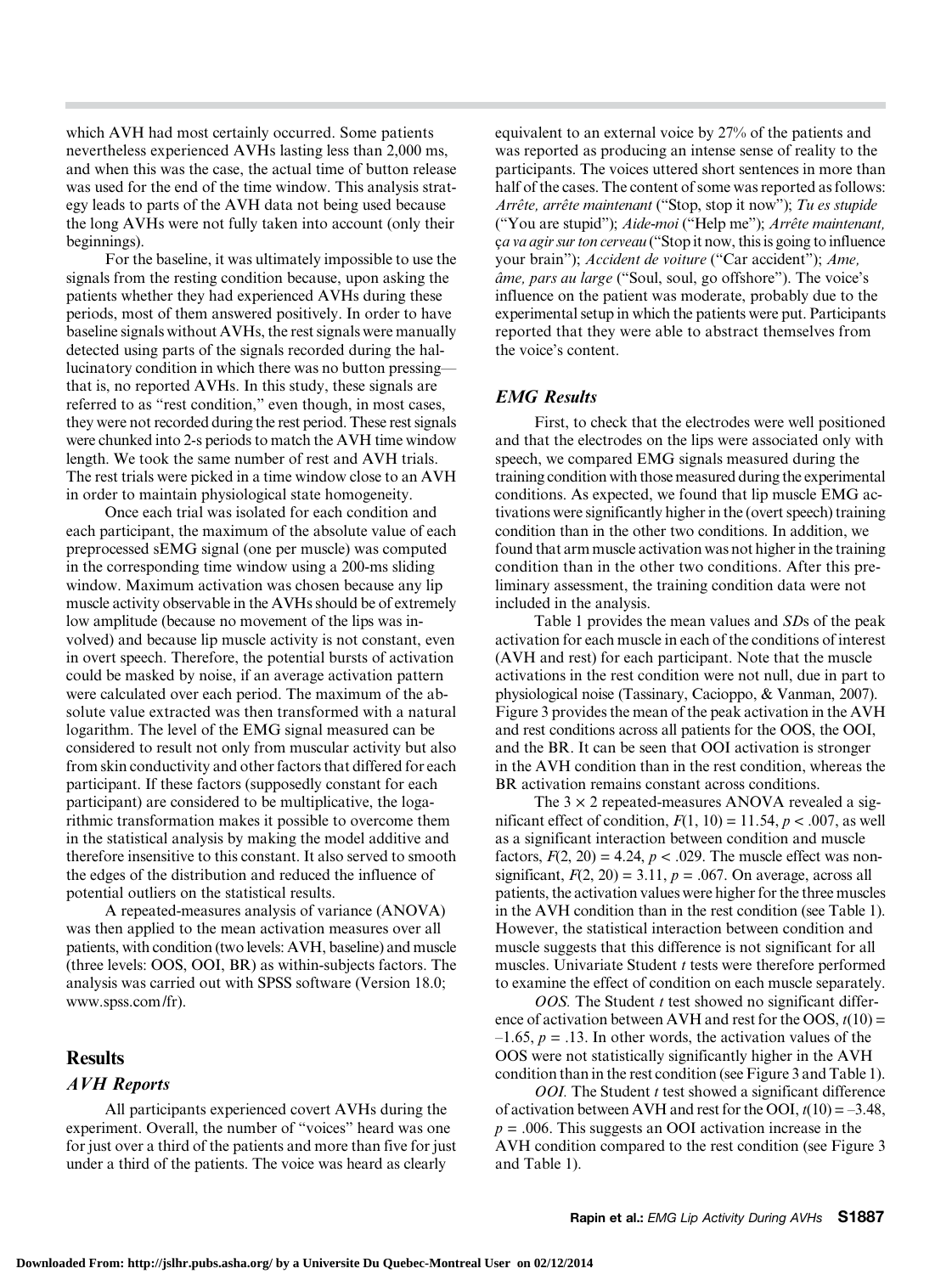Table 1. Mean values and SDs of peak muscular activation for each muscle and in each condition, for each patient.

|                                                                                                                                    |                    | <b>Patient</b> |                |                                  |              |              |                   |              |               |                        |              |                                 |              |              |
|------------------------------------------------------------------------------------------------------------------------------------|--------------------|----------------|----------------|----------------------------------|--------------|--------------|-------------------|--------------|---------------|------------------------|--------------|---------------------------------|--------------|--------------|
| <b>Muscle</b>                                                                                                                      | Condition          | P1             | P <sub>2</sub> | P3                               | P4           | P5           | P6                | P7           | P10           | <b>P11</b>             |              | P <sub>13</sub> P <sub>14</sub> | м            | <b>SD</b>    |
| Orbicularis oris superior                                                                                                          | AVH<br>Rest        | 2.36<br>2.44   | 4.10           | 5.38 3.45 3.36 2.57<br>3.95 5.13 | 3.48         | 3.46         | 2.54              | 3.60<br>2.66 | 4.39<br>3.95  | 3.35 2.75<br>3.34 2.49 |              | 1.74<br>1.88                    | 3.37<br>3.21 | 1.02<br>0.93 |
| Orbicularis oris inferior                                                                                                          | <b>AVH</b><br>Rest | 2.60<br>227    | 4.74<br>3.87   | 4.83<br>3.73                     | 4.47<br>4.06 | 3.33         | 3.26 2.66<br>2.51 | 3.03<br>2.10 | -3.80<br>3.62 | -3.63<br>3.68 3.17     | 4.11         | 1.71<br>1.55                    | 3.53<br>3.08 | 0.84         |
| <b>Brachioradialis</b>                                                                                                             | <b>AVH</b><br>Rest | 3.62<br>3.66   | 2.81<br>-3.01  | 3.67<br>3.09                     | 2.87<br>2.60 | 2.77<br>2.69 | 2.70<br>2.60      | 2.32<br>2.14 | 2.51<br>2.37  | 2.61<br>2.49           | 2.69<br>2.99 | 2.46<br>2.15                    | 2.82<br>2.71 | 0.44<br>0.45 |
| Note. Patients P8, P9, and P12 were excluded because the symptom of AVH was not confirmed. AVH = auditory verbal<br>hallucination. |                    |                |                |                                  |              |              |                   |              |               |                        |              |                                 |              |              |

BR. The Student  $t$  test revealed no effect of condition,  $t(10) = -1.54$ ;  $p = .155$  (see Figure 3 and Table 1).

#### **Discussion**

In this study, we examined the potential activation of the speech musculature during nonsubvocalized AVHs in 11 patients with schizophrenia using sEMG under two conditions: during AVH and during rest. Two lip muscles involved in speech production were examined—orbicularis oris superior (OOS) and inferior (OOI)—as well as one control muscle in the forearm (BR). A condition effect was revealed, suggesting that, for the three muscles (the two OO muscles and the BR), the AVH condition resulted in higher muscular average activation values than the rest condition. However the analysis of the interaction between the muscles and the condition revealed that the activation increase from rest to AVH is significant only for one speech muscle—namely, the OOI. Thus, AVHs are associated with a lower lip muscle activity that is significantly higher than at rest. This suggests that AVHs are associated with speech-specific labial motor commands. These labial motor commands could be associated with self-generated inner speech. The fact that the activity of the BR did not significantly vary across conditions confirmed that the increase in muscular activity measured in the OOI speech muscle is actually related to speech and not to general muscular tension. The difference between the two OO activation patterns can be explained by muscle anatomy: The sEMG electrode positioned on the OOI site could, in fact, capture activation of muscular fibers from other muscles involved in speech and entangled with those of the OOI, such as the depressor angular muscle (Blair & Smith, 1986) or the mentalis (Nazari, Perrier, Chabanas, & Payan, 2011). This would increase the global level of activation in the lower lip, attributed to the OOI, as compared to the OOS during speech. Thus, by its proximity with other speech muscles, the OOI site better reflects muscular activity during speech production. This finding is consistent with the literature describing OOI activity (rather than that of other orofacial muscles) during speech and inner-speech tasks (Livesay et al., 1996).

Figure 3. Means of the maxima of activation of the orbicularis oris superior (OOS), the orbicularis oris inferior (OOI), and the brachioradialis (BR) in the auditory verbal hallucination (AVH) condition (dark gray) and in the rest condition (light gray). The error bars represent 1 SE. The asterisk denotes significant difference.



S1888 Journal of Speech, Language, and Hearing Research • Vol. 56 • S1882–S1893 • December 2013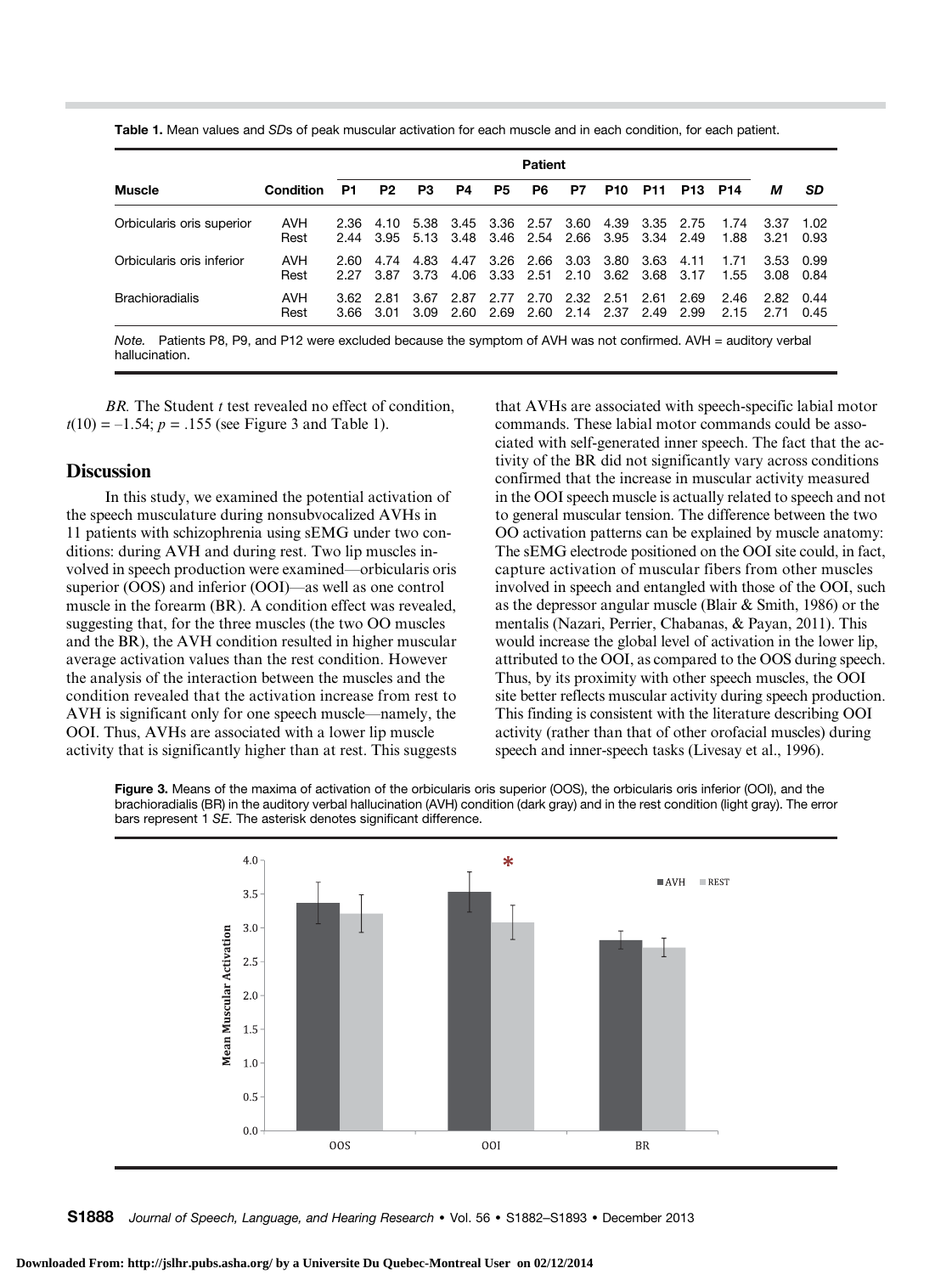The high intersubject variability observed in this study can be explained by the difficulty in measuring precise muscular activity using surface electrodes due to intrinsic morphological differences. Skin thickness, subcutaneous fat, and facial hairs were among the noncontrollable factors that influenced conductivity. Moreover, electrode placement, ambient temperature, and humidity were also factors producing variability. Another factor that could potentially increase intersubject variability is the diversity of the participants. The patients' ages ranged from 19 to 61 years, and the illness duration ranged from 3 to 26 years. All patients received antipsychotic medication, but the treatment varied between participants. Early-onset schizophrenia is associated with a significant clinical severity and poor response to antipsychotic treatment. Age may have an impact on the patient phenotype and may affect clinical response and susceptibility to side effects (Kumra et al., 2008). Moreover, the antipsychotic/ antihallucinatory effect, based on the antidopaminergic effect of the medication, varies depending on the affinity for dopaminergic D2 receptor and the dose of antipsychotics (Kapur & Remington, 2001). The postexperiment questionnaire did reveal some differences between participants in the properties of their hallucinations. Over a third of the patients heard only one voice during the hallucinatory periods, but some heard several voices—more than five voices for under a third of the patients. About a third of the participants judged the voices they heard as being very clear and real. And for more than half of the participants, the AVH consisted of very short sentences. These differences could be related to differences in age, illness duration, or medication. No correlation could be found, however, between the degree of EMG activity in each patient and any of the hallucinatory properties reported by each patient in the postexperiment questionnaire, nor any of the medication. Future works should address the issue of participant diversity. Nevertheless, the statistical significance of the results obtained in this study—despite the participant diversity—is evidence for their robustness.

Our findings suggest that the hallucinatory crisis is associated with a sEMG activity increase in the OOI muscle compared to baseline (i.e., rest with no AVHs). This indicates that there would be subtle speech-related muscular activity during covert AVHs, providing evidence that covert AVHs could involve self-generated inner speech. This result is important, as it provides support to the inner-speechmonitoring-dysfunction account of AVH (Frith, 1992; Jones & Fernyhough, 2007; Seal et al., 2004). In the framework of a motor control model based on predictive control, the lower-lip activity observed during AVH could well reflect the emission of motor commands associated with the generation of inner speech. As hypothesized by the inner-speechmonitoring-dysfunction account, in patients with schizophrenia, during inner speech, motor commands are correctly being sent to the speech muscles, but the verbal self-monitoring mechanism, or the efference system, malfunctions, resulting in inner speech being misattributed to an external agent. Our results show that AVHs are indeed associated with increased speech-related muscular activation and support the

assumption that a deficit in the monitoring of inner speech is at the origin of AVHs.

As noted by Vanderwolf (1998), the neurophysiological source of this low-amplitude EMG activity (during imagined action) has not been elucidated. It has been suggested that part of it arises from intrafusal muscle fibers (Malmo, 1975). Jeannerod and Decety (1995) have also suggested a mechanism by which residual EMG may be present during action imagery. According to them, during mental simulation of an action, "it is likely that the excitatory motor output generated for executing the action is counterbalanced by another parallel inhibitory output. The competition between two opposite outputs would account for the partial block of the motoneurons, as shown by residual EMG recordings and increased reflex excitability" (p. 728). In the same vein, Rossini, Rossi, Pasqualetti, and Tecchio (1999) showed that mental simulation of finger movement increases excitability of the spinal motoneuronal pools governing muscles involved in finger movement. Furthermore, a recent examination of hand-related motoneuron activity has shown that a mental arithmetic task affects the rate and variability of the tonic discharge of motor units (Bensoussan, Duclos, & Rossi-Durand, 2012). The increases observed in hand EMG activity were consistent with the modulation of the motor unit discharge rate induced by mental arithmetic. This finding suggests that mental arithmetic may influence the state of the motor system, including in its most peripheral spinal component—that is, the motoneuron. More research is necessary to better understand how (and at which neurophysiological level—cerebral, spinal, peripheral) the motor commands associated with inner speech are inhibited but may still result in residual EMG activity.

To summarize, our findings suggest that EMG activity is present in the orbicularis oris inferior, a speech-related muscle, during inner speech and are coherent with the view that "inner speech is a kind of action." Motor commands issued during inner speech could modulate motoneuron activity related to the lips and could result in the observed subtle increase of EMG activity.

Although the inner-speech-monitoring-dysfunction account of AVHs has been extensively described and cited (Frith, 1992; Jones & Fernyhough, 2007; Seal et al., 2004), several crucial parts of it remain unexplained by its proponents. As mentioned in the introduction, the account is based on a speech motor control model involving predictive control applied to inner speech. Specifically, the account relies on the deficient comparison between the corollary discharge (or predicted sensory feedback) and the actual sensorymotor feedback, leading to a lack of attenuation of the sensory consequences of self-produced actions. This would make self-produced actions, therefore, indistinguishable from externally generated sensations.

The application of the predictive control account to inner speech is problematic, however. As questioned by Frith (2012) himself, it is not clear what the actual sensory consequences of inner speech are. Inner speech generates neither kinematics nor auditory sensations because it is internally generated. So, the comparison between the predicted state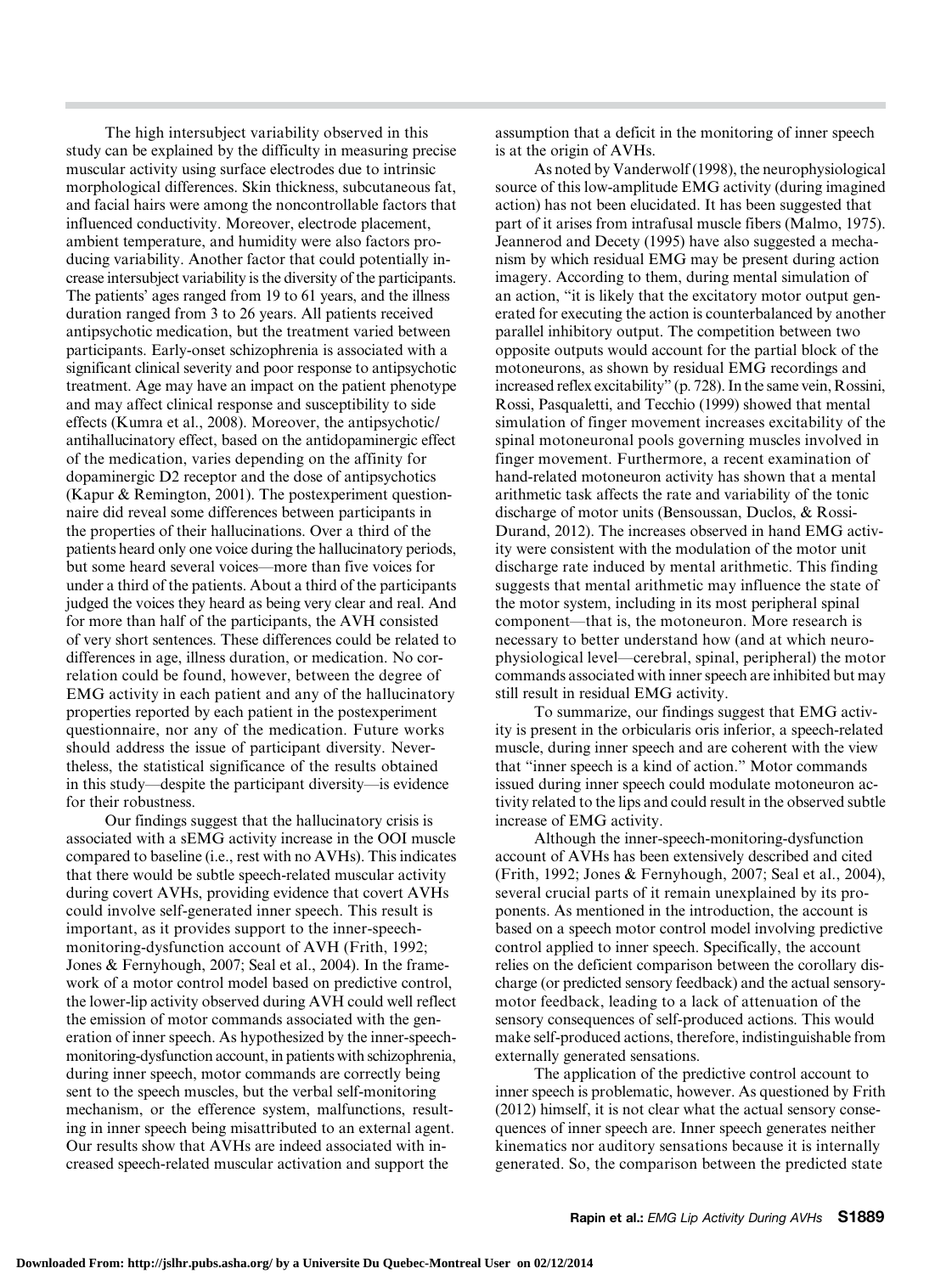and the actual state is irrelevant in the case of inner speech. We suggest two alternative interpretations.

First, our understanding of inner speech is that motor commands are generated, which are sent to appropriate speech muscles. Inhibitory signals may be sent in parallel to prevent the intensity of the motor commands from reaching a sufficient threshold for movements of the speech organs to occur. But even though the speech organs may not move during inner speech, the presence of motor commands in the speech muscles could slightly increase muscle tension and could correspond to detectable proprioceptive feedback. This suggests that in the instance of inner-speech production, the actual sensory feedback would, in fact, be proprioceptive sensory feedback. This residual proprioceptive feedback could then be the sensory feedback that lacks a corresponding prediction during AVHs and that becomes reinterpreted as an external voice.

The second possible interpretation is that during inner speech, motor commands may be sent to the motor system, but they would be inhibited and, hence, irrelevant, as no auditory output would be produced. A copy of these motor commands would also be sent to the forward model, the output of that being the auditory voice that typical adults hear in their heads (inner speech has sensory qualities and can be associated with rich suprasegmental acoustic representations; cf. Yao, Belin, & Scheepers, 2012). We suggest that the relevant comparison for agency monitoring during inner speech is not between predicted and actual sensory states but, instead, between the intended (the input to the inverse model) and the predicted (the output of the forward model) states (the top comparator on Figure 1). Then, the AVH symptoms could be explained as follows: If a deficit arises somewhere in the efference copy system, there is no match between predicted and intended states, and the inner voice (predicted output) could feel alien.

The presence of EMG activity during AVHs has a further possible interpretation, in agreement with mirror system or interaction theories of speech production/perception (Fadiga, Craighero, Buccino, & Rizzolatti, 2002; Schwartz, Basirat, Ménard, & Sato, 2012) or with the motor theory of speech perception (Liberman & Mattingly, 1985). The motor activity observed during inner speech could simply be an epiphenomenon of a sensory (auditory) processing of the inner voice. Any motor cortex activity or EMG activity recorded during AVHs could, in fact, reflect the motor system resonance with the auditory images evoked by the AVH. The measurement used in our experiment cannot distinguish between this interpretation and our interpretation that AVH is a kind of action. We plan to conduct further cerebral imaging experiments to derive fine temporal analyses of cortical activity during inner-speech production, which will allow us to examine whether motor cortex activity arises before sensory cortex activity (i.e., inner speech is a kind of action with sensory consequences) or the converse (i.e., inner speech is a sensory experience with motor resonance).

Another part of the model that deserves further description is how "other" voices can be heard. Patients with schizophrenia often report that they can precisely identify the voice they hear as being clearly that of someone they know and as addressing the patient in the second person (Hoffman, Fernandez, Pittman, & Hampson, 2011). Similarly, inner speech can involve interior dialogues with oneself and other people, the imagined voices being clearly distinguishable from that of the self. This suggests that inner speech can take different forms: own inner speech and imagined-other inner speech. Several studies have examined the behavioral and neural correlates of imagining speech in the voice of another person. Johnson, Foley, and Leach (1988), for instance, had participants listen to words spoken by a given speaker and imagine words in their own voice or in the speaker's voice. Participants were then asked to discriminate words they had heard from words they had imagined. Their accuracy in discriminating between perceived and produced items was higher when they had imagined the words with their own voice than with the speaker's voice. This is evidence that participants can successfully produce inner speech in the voice of someone else. McGuire et al. (1996) examined the neural correlates of inner speech (inner generation of short sentences) and of auditory verbal imagery (participants imagining sentences being spoken to them in another person's voice) using positron emission tomography. Own inner speech and imagined-other inner speech were both associated with increased activity in the left inferior frontal gyrus. In addition, imagined-other inner speech was associated with increases in the left premotor cortex, the supplementary motor area, and the left temporal cortex, suggesting more involvement of speech perception processes when mentally using another person's voice. Shergill et al. (2001) used fMRI to examine own inner speech and imagined-other inner speech. Imaginedother inner speech was associated with activation in the areas engaged during an own inner-speech task (namely, left inferior frontal/insula region, left temporoparietal cortex, right cerebellum, and the supplementary motor area) plus the left precentral and superior temporal gyri, and the right homologues of all these areas. This result was interpreted as a greater engagement of verbal self-monitoring during imaginedother inner speech.

Further studies should investigate whether different internal models are used for different voices. If this is the case, then inducing an adjustment of one's internal model (using somatosensory feedback alteration, for example) should not modify the other-voices models and thus should not modify (inner) production with someone else's voice. Future studies should also examine whether speech muscles are significantly activated as compared to resting when participants are asked to imagine sentences uttered by someone else.

These hypotheses remain highly speculative and demonstrate the need for further work to examine exactly what precise part of the speech motor control system is impaired, to understand what exactly the sensations are that lead to voice hearing during inner speech, and to understand how own inner speech and imagined-other inner speech are controlled and monitored. Furthermore, factors such as attention, intentionality, externalization bias, and metacognitive beliefs are important in the genesis of AVHs and can assist in understanding why all inner-speech production is not mistaken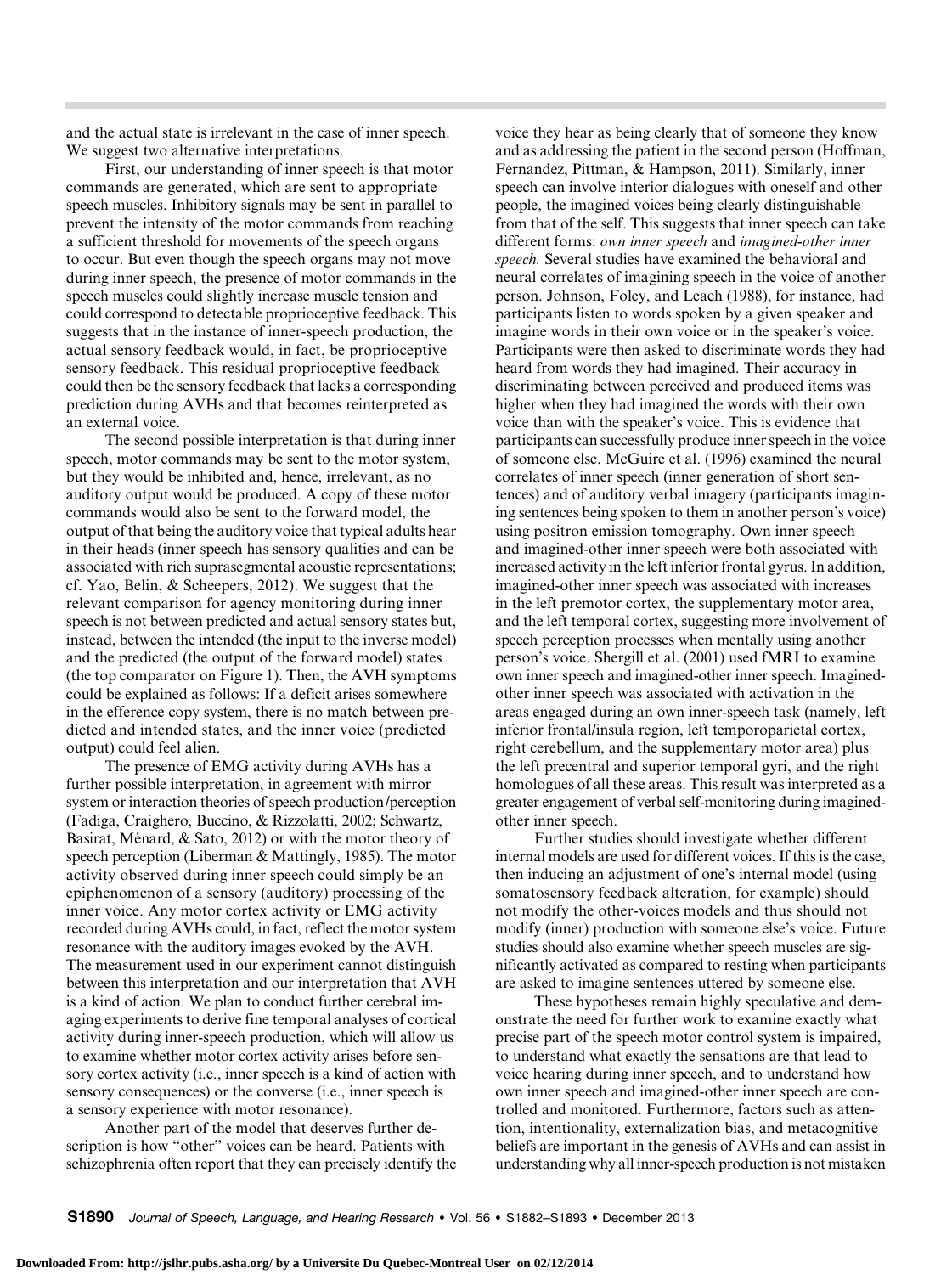as coming from an external agent (Aleman & Larøi, 2008; Larøi & Woodward, 2007). These factors should be incorporated in any thorough account of AVHs.

This preliminary study has some limitations. First, the patients were not recorded during an inner-speech condition. This condition could have been compared to the AVH condition, and their potential similarity could have provided additional support to the hypothesis of inner-speech involvement in AVHs. A pilot study showed that it was difficult, sometimes impossible, to have the patients whisper. Some patients found the whispering task very difficult. Explaining the innerspeech task could then prove even more difficult. In addition, in inner speech, there is no behavioral way of controlling the patient's production. Another limitation concerns the resting state, which was not optimally controlled. In fact, it is quite possible that intrusive inner speech (flowing unbidden thoughts) was also occurring during the rest periods and could thus result in lip muscle activity. Some authors have proposed relaxation techniques to minimize myoelectric signals during rest periods (Jacobson, 1931; Vanderwolf, 1998). This strategy could be used in further experiments.

Note that an alternative interpretation of our results could be that the collected muscular activities during the hallucinatory period correspond to the patients' replies to the voices and not to the voices themselves, which would also result in lip muscle activity. It has been shown that some patients suffering from AVHs develop a dialogue with their voices, for example, in order to tell them to stop (Nayani & David, 1996). In our study, however, the instructions were to let the voices come and to not reply to them. All patients understood these instructions, which were repeated throughout the condition.

In summary, we collected data on lip muscle activity during hallucinatory periods and rest in 11 patients with schizophrenia. A significant increase in the activity of the lower lip muscle was observed during AVHs controlled for subvocalization compared to rest, suggesting that speech motor commands are emitted during AVHs, even without co-occurrent subvocalization. This result supports the hypothesis according to which AVHs correspond to selfgenerated inner speech, which would be mistakenly attributed to an external agent. Furthermore, it underlines the motor nature of AVHs, which can be analyzed in the framework of a speech motor control model including predictive control and is in agreement with theories accounting for AVHs as a misattribution of inner speech. Yet, it questions the innerspeech-monitoring-dysfunction account in several of its crucial assumptions, which further studies should explore.

#### Acknowledgments

This project was partially funded by a grant from the Région Rhône-Alpes Cluster 11 "Handicap Vieillissement Neurosciences" to H. Lœvenbruck and M. Polosan. We are very thankful to Lionel Granjon (Gipsa-lab) for his assistance in data preprocessing and analysis. We thank our colleagues from Gipsa-lab, Coriandre Vilain, Alain Arnal, and Christophe Savariaux, for technical help. We also thank Monica Baciu, Stéphane Rousset (LPNC, Grenoble), and Jean-Luc Schwartz (Gipsa-lab) for helpful advice.

### **References**

- Aleman, A., & Larøi, F. (2008). Hallucinations: The science of idiosyncratic perception. Washington, DC: American Psychiatric Association.
- American Psychiatric Association. (2000). Diagnostic and statistical manual of mental disorders (4th ed., text rev.; DSM-IV-TR). Washington, DC: Author.
- Andreasen, N. C., & Flaum, M. (1991). Schizophrenia: The characteristic symptoms. Schizophrenia Bulletin, 17, 27–49.
- Bensoussan, L., Duclos, Y., & Rossi-Durand, C. (2012). Modulation of human motoneuron activity by a mental arithmetic task. Human Movement Science, 31, 999–1013.
- Bick, P. A., & Kinsbourne, M. (1987). Auditory hallucinations and subvocal speech in schizophrenic patients. American Journal of Psychiatry, 144, 222–225.
- Blair, C., & Smith, A. (1986). EMG recording in human lip muscles: Can single muscles be isolated? Journal of Speech and Hearing Research, 29, 256–266.
- Blakemore, S.-J. (2003). Deluding the motor system. Conscious Cognition, 12, 647–655.
- Blakemore, S.-J., Frith, C. D., & Wolpert, D. W. (1999). Spatiotemporal prediction modulates the perception of self-produced stimuli. Journal of Cognitive Neuroscience, 11, 551–559.
- David, A. S. (2004). The cognitive neuropsychiatry of auditory verbal hallucinations: An overview. Cognitive Neuropsychiatry, 9, 107-123.
- DeLuca, C. J. (2002). Surface electromyography: Detection and recording. Retrieved from www.delsys.com/library/papers/ SEMGintro.pdf
- Fadiga, L., Craighero, L., Buccino, G., & Rizzolatti, G. (2002). Speech listening specifically modulates the excitability of tongue muscles: A TMS study. European Journal of Neuroscience, 15, 399–402.
- Feinberg, I. (1978). Efference copy and corollary discharge: Implications for thinking and its disorders. Schizophrenia Bulletin, 4, 636–640.
- Ford, J. M., & Mathalon, D. H. (2004). Electrophysiological evidence of corollary discharge dysfunction in schizophrenia during talking and thinking. Journal of Psychiatric Research, 38, 37–46.
- Ford, J. M., & Mathalon, D. H. (2005). Corollary discharge dysfunction in schizophrenia: Can it explain auditory hallucinations? International Journal of Psychophysiology, 58, 179–189.
- Franck, N. (2006). La schizophrénie: La reconnaître et la soigner [Schizophrenia: Detection and care]. Paris: Odile Jacob Publishing.
- Frith, C. D. (1992). The cognitive neuropsychology of schizophrenia. East Sussex, England: Erlbaum.
- Frith, C. D. (1996). The role of the prefrontal cortex in selfconsciousness: The case of auditory hallucinations. Philosophical Transactions of the Royal Society B: Biological Sciences, 351, 1505–1512.
- Frith, C. D. (2002). Attention to action and awareness of other minds. Consciousness and Cognition, 11, 481–487.
- Frith, C. (2012). Explaining delusions of control: The comparator model 20 years on. Consciousness and Cognition, 21, 52–54.
- Frith, C., Blakemore, S., & Wolpert, D. (2000). Explaining the symptoms of schizophrenia: Abnormalities in the awareness of action. Brain Research Reviews, 31, 357–363.
- Gallagher, S. (2004). Neurocognitive models of schizophrenia: A neurophenomenological critique. Psychopathology, 37, 8–19.
- Gould, L. N. (1948). Verbal hallucinations and activity of vocal musculature: An electromyographic study. American Journal of Psychiatry, 105, 367–372.
- Gould, L. N. (1949). Auditory hallucinations in subvocal speech: Objective study in a case of schizophrenia. Journal of Nervous Mental Disorders, 109, 418–427.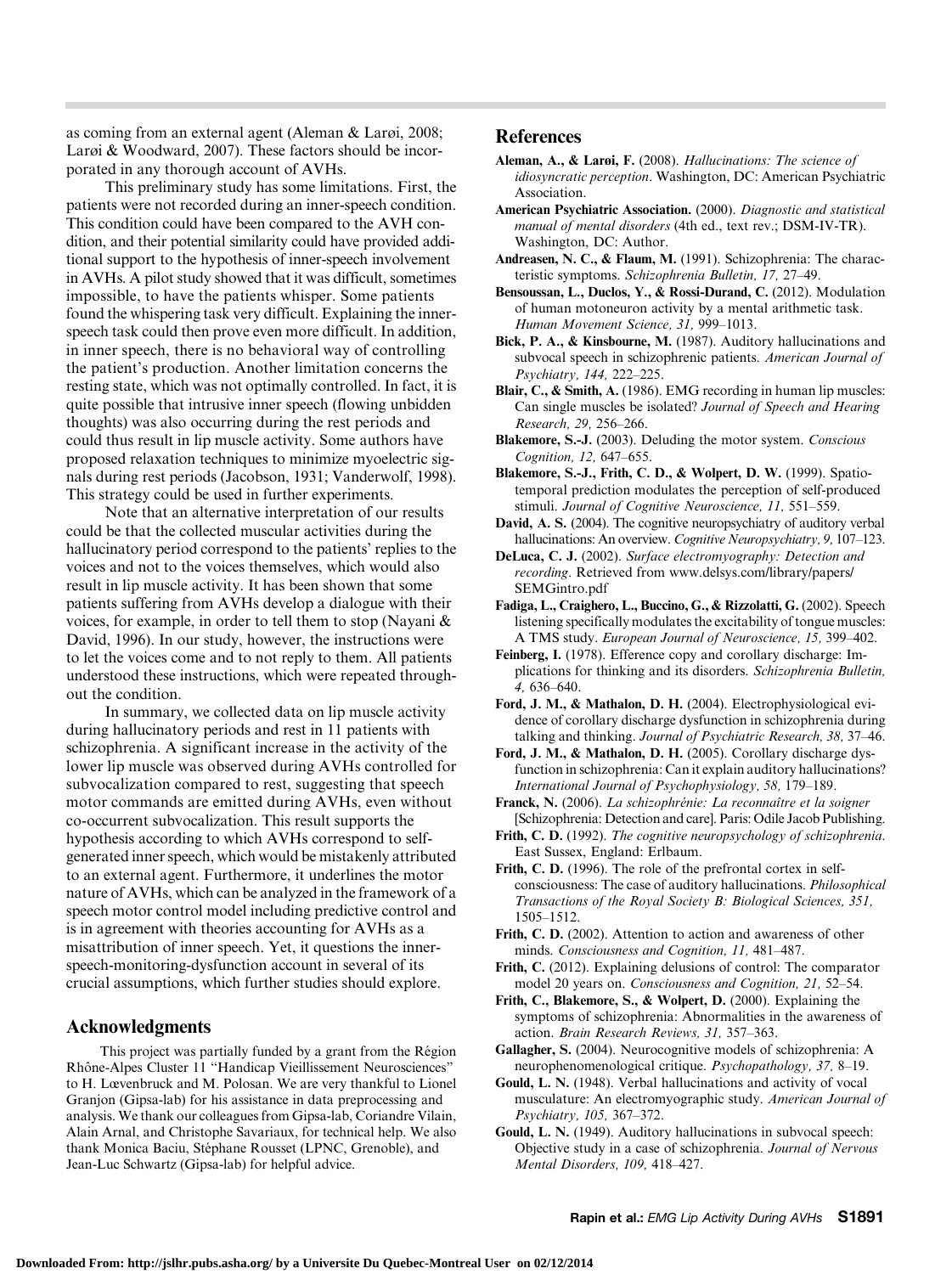Green, M. F., & Kinsbourne, M. (1990). Subvocal activity and auditory hallucinations: Clues for behavioral treatments? Schizophrenia Bulletin, 16, 617–625.

Guenther, F., Ghosh, S., & Tourville, J. (2006). Neural modeling and imaging of the cortical interactions underlying syllable production. Brain and Language, 96, 280–301.

Hoffman, R. E., Fernandez, T., Pittman, B., & Hampson, M. (2011). Elevated functional connectivity along corticostriatal loop and the mechanism of auditory/verbal hallucinations in patients with schizophrenia. Biological Psychiatry, 69, 407–414.

Hoffman, R. E., Hawkins, K. A., Gueorguieva, R., Boutros, N. N., Rachid, F., Carroll, K., & Krystal, J. H. (2003). Transcranial magnetic stimulation of left temporoparietal cortex and medication-resistant auditory hallucinations. Archives of General Psychiatry, 60, 49–56.

Houde, J., & Nagarajan, S. (2011). Speech production as state feedback control. Frontiers in Human Neuroscience, 5, 82.

Inouye, T., & Shimizu, A. (1970). The electromyographic study of verbal hallucinations. Journal of Nervous Mental Disorders, 151, 415–422.

Jacobson, E. (1931). Electrical measurements of neuromuscular states during mental activities: VII. Imagination, recollection, and abstract thinking involving the speech musculature. American Journal of Physiology, 97, 200–209.

Jeannerod, M., & Decety, J. (1995). Mental motor imagery: A window into the representational stages of action. Current Opinion in Neurobiology, 5, 727–732.

Johnson, M., Foley, M., & Leach, K. (1988). The consequences for memory of imagining in another person's voice. Memory & Cognition, 16, 337–342.

Jones, S. R., & Fernyhough, C. (2007). Thought as action: Inner speech, self-monitoring, and auditory verbal hallucinations. Consciousness and Cognition, 16, 391–399.

Junginger, J., & Rauscher, F. P. (1987). Vocal activity in verbal hallucinations. Journal of Psychiatric Research, 21, 101-109.

Kapur, S., & Remington, G. (2001). Dopamine D2 receptors and their role in atypical antipsychotic action: Still necessary and may even be sufficient. *Biological Psychiatry*, 50, 873–883.

Kawato, M., Furukawa, K., & Suzuki, R. (1987). A hierarchical neural network model for the control and learning of voluntary movements. *Biological Cybernetics*, 56, 1-17.

Kelso, J. A. S. (1982). Concepts and issues in human motor behavior: Coming to grips with the jargon. In J. A. S. Kelso (Ed.), Human motor behavior: An introduction (pp. 21–62). Hillsdale, NJ: Erlbaum.

Kumra, S., Oberstar, J. V., Sikich, L., Findling, R. L., McClellan, J. M., Vinogradov, S., & Schulz, S. C. (2008). Efficacy and tolerability of second-generation antipsychotics in children and adolescents with schizophrenia. Schizophrenia Bulletin, 34, 60–71.

Larøi, F., & Woodward, T. S. (2007). Hallucinations from a cognitive perspective. Harvard Reviews of Psychiatry, 15, 109–117.

Lawrie, S. M., Buechel, C., Whalley, H. C., Frith, C. D., Friston, K. J., & Johnstone, E. C. (2002). Reduced frontotemporal functional connectivity in schizophrenia associated with auditory hallucinations. *Biological Psychiatry*, 51, 1008-1011.

Liberman, A., & Mattingly, I. (1985). The motor theory of speech perception revised. Cognition, 21, 1–36.

Livesay, J., Liebke, A., Samaras, M., & Stanley, A. (1996). Covert speech behavior during a silent language recitation task. Perception and Motor Skills, 83, 1355–1362.

MacKay, D. G. (1992). Constraints of theories of inner speech. In D. Reisberg (Ed.), Auditory imagery (pp. 121–142). Hillsdale, NJ: Erlbaum.

Malmo, R. (1975). On emotions, needs, and our archaic brain. New York, NY: Holt, Rinehart & Winston.

McGuigan, F. J. (1966). Covert oral behavior and auditory hallucinations. Psychophysiology, 3, 73–80.

McGuigan, F. J., & Dollins, A. B. (1989). Patterns of covert speech behavior and phonetic coding. Pavlov Journal of Biological Sciences, 24, 19–26.

McGuire, P., Silbersweig, D., Murray, R., David, A., Frackowiak, R., & Frith, C. (1996). Functional anatomy of inner speech and auditory verbal imagery. Psychological Medicine, 26, 29–38.

McGuire, P. K., Silbersweig, D. A., Wright, I., Murray, R. M., David, A. S., Frackowiak, R. S. J., & Frith, C. D. (1995). Abnormal monitoring of inner speech: A physiological basis for auditory hallucinations. Lancet, 346, 596–600.

Miall, R. C., & Wolpert, D. M. (1996). Forward models for physiological motor control. Neural Networks, 9, 1265–1279.

Nayani, T. H., & David, A. S. (1996). The auditory hallucination: A phenomenological survey. Psychological Medicine, 26, 177–189.

Nazari, M. A., Perrier, P., Chabanas, M., & Payan, Y. (2011). Shaping by stiffening: A modeling study for lips. Motor Control, 15, 141–168.

Oldfield, R. C. (1971). The assessment and analysis of handedness: The Edinburgh inventory. Neuropsychologia, 9, 97–113.

Paus, T., Perry, D. W., Zatorre, R. J., Worsley, K. J., & Evans, A. C. (1996). Modulation of cerebral blood flow in the human auditory cortex during speech: Role of motor-to-sensory discharges. European Journal of Neuroscience, 8, 2236–2246.

Postma, A. (2000). Detection of errors during speech production: A review of speech monitoring models. Cognition, 77, 97–132.

Rapin, L. A., Dohen, M., Loevenbruck, H., Whitman, J. C., Metzak, P. D., & Woodward, T. S. (2012). Hyperintensity of functional networks involving voice-selective cortical regions during silent thought in schizophrenia. Psychiatry Research: Neuroimaging, 202, 110–117. doi:10.1016/j.pscychresns.2011.12.014

Rossini, P., Rossi, S., Pasqualetti, P., & Tecchio, F. (1999). Corticospinal excitability modulation to hand muscles during movement imagery. Cerebral Cortex, 9, 161–167.

Schwartz, J., Basirat, A., Ménard, L., & Sato, M. (2012). The perception-for-action-control theory (PACT): A perceptuo-motor theory of speech perception. Journal of Neurolinguistics, 25, 336–354.

Seal, M., Aleman, A., & McGuire, P. (2004). Compelling imagery, unanticipated speech and deceptive memory: Neurocognitive models of auditory verbal hallucinations in schizophrenia. Cognitive Neuropsychiatry, 9, 43–72.

Séglas, J. (1892). Des troubles du langage chez les aliénés [Language disorders in mentally disturbed patients]. Paris, France: J. Rueff et Cie.

Shergill, S. S., Brammer, M. J., Fukuda, R., Bullmore, E., Amaro, E., Murray, R. M., & McGuire, P. K. (2002). Modulation of activity in temporal cortex during generation of inner speech. Human Brain Mapping, 16, 219–227.

Shergill, S. S., Bullmore, E. T., Brammer, M. J., Williams, S. C., Murray, R. M., & McGuire, P. K. (2001). A functional study of auditory verbal imagery. Psychological Medicine, 31, 241–253.

Stephane, M., Barton, S., & Boutros, N. N. (2001). Auditory verbal hallucinations and dysfunction of the neural substrates of speech. Schizophrenia Research, 50, 61–78.

Tassinary, L. G., Cacioppo, J. T., & Vanman, E. J. (2007). The skeletomotor system: Surface electromyography. In J. T. Cacioppo, L. G. Tassinary, & G. G. Berntson (Eds.), Handbook of psychophysiology (3rd ed., pp. 267–297). Cambridge, England: Cambridge University Press.

Tremblay, S., Houle, G., & Ostry, D. J. (2008). Specificity of speech motor learning. Journal of Neuroscience, 28, 2426–2434.